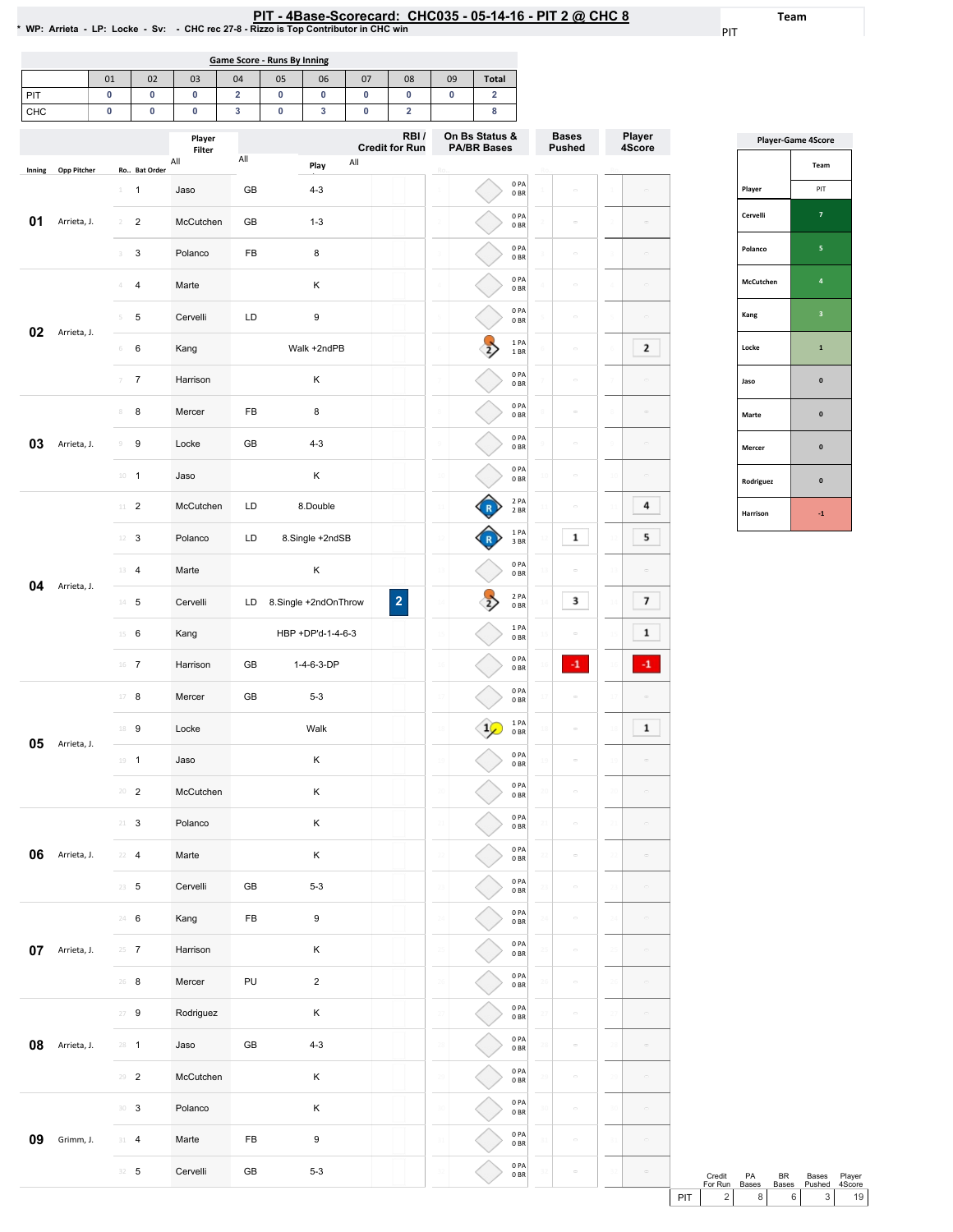## EHC-4Base-Scorecard: CHC035 - 05-14-16 - PIT 2 @ CHC 8<br>\* WP: Arrieta - LP: Locke - Sv: - CHC rec 27-8 - Rizzo is Top Contributor in CHC win

| PIT    | 0 | 0                       | 0         | $\overline{\mathbf{2}}$ | $\pmb{0}$            | 0                       | $\pmb{0}$ | $\pmb{0}$               | 0 | $\overline{\mathbf{2}}$              |                |                  |
|--------|---|-------------------------|-----------|-------------------------|----------------------|-------------------------|-----------|-------------------------|---|--------------------------------------|----------------|------------------|
| CHC    | 0 | 0                       | 0         | 3                       | $\pmb{0}$            | 3                       | $\pmb{0}$ | $\mathbf 2$<br>RBI/     |   | 8                                    | <b>Bases</b>   |                  |
|        |   |                         |           |                         |                      |                         |           | <b>Credit for Run</b>   |   | On Bs Status &<br><b>PA/BR Bases</b> | <b>Pushed</b>  | Player<br>4Score |
|        |   | $\mathbf{1}$            | Fowler    | LD                      |                      | 8                       |           | $\boldsymbol{0}$        |   | ◆                                    | ٠              |                  |
| 01     |   | $\overline{2}$          | Heyward   | FB                      |                      | 8                       |           | $\overline{\mathbf{0}}$ |   |                                      | ٠              |                  |
|        |   | 3                       | Bryant    | FB                      |                      | 9                       |           | 0                       |   |                                      | ۹              |                  |
|        |   | $\overline{\mathbf{4}}$ | Rizzo     | FB                      |                      | $\overline{7}$          |           | 0                       |   |                                      | ÷.             |                  |
|        |   | 5                       | Zobrist   | LD                      |                      | 7.Single                |           | 0                       |   | 02                                   | ÷,             |                  |
| 02     |   | 6                       | Soler     | FB                      |                      | 8                       |           | $\bf{0}$                |   |                                      | ٠              |                  |
|        |   | $\overline{7}$          | Russell   | LD                      |                      | 8                       |           | $\overline{\mathbf{0}}$ |   |                                      | $\sigma$       |                  |
|        |   | 8                       | Montero   | GB                      |                      | $4 - 3$                 |           | $\overline{\mathbf{0}}$ |   |                                      | ÷,             |                  |
| 03     |   | 9                       | Arrieta   |                         |                      | Κ                       |           |                         |   |                                      | ٠              |                  |
|        |   | $\mathbf{1}$            | Fowler    | FB                      |                      | 9                       |           |                         |   |                                      | $\mathbf{e}_i$ |                  |
|        |   | $\overline{2}$          | Heyward   | GB                      |                      | 4.Single                |           |                         |   |                                      | ÷              |                  |
|        |   | $\mathbf{3}$            | Bryant    |                         |                      | Walk                    |           |                         |   | $\hat{\mathbf{R}}$                   |                |                  |
|        |   | $\overline{4}$          | Rizzo     | FB                      |                      | HomeRun RF              |           |                         |   | $\bigcirc$                           |                |                  |
|        |   | 5                       | Zobrist   |                         |                      | Walk                    |           |                         |   | ô                                    | ٠              |                  |
| 04     |   | 6                       | Soler     |                         |                      | Κ                       |           |                         |   |                                      | ł,             |                  |
|        |   | $\overline{7}$          | Russell   | LD                      |                      | 9                       |           |                         |   |                                      | ÷,             |                  |
|        |   | 8                       | Montero   | GB                      |                      | 4-Error                 |           |                         |   | 02                                   |                |                  |
|        |   | $\mathsf g$             | Arrieta   | FB                      |                      | 8                       |           |                         |   |                                      | $\mathbf{e}_i$ |                  |
|        |   | $\mathbf{1}$            | Fowler    | GB                      |                      | $1 - 3$                 |           |                         |   |                                      | ÷.             |                  |
| 05     |   | $\overline{2}$          | Heyward   | GB                      |                      | 7.Single                |           |                         |   | 0.                                   | ۹              |                  |
|        |   | $\mathbf{3}$            | Bryant    |                         |                      | Κ                       |           |                         |   |                                      | ÷,             |                  |
|        |   | $\overline{4}$          | Rizzo     | FB                      |                      | 9                       |           |                         |   |                                      | ٠              |                  |
|        |   | 5                       | Zobrist   | LD                      |                      | 9.Single                |           | 0                       |   |                                      | ۹              |                  |
|        |   | 6                       | Soler     | PU                      |                      | $\pmb{4}$               |           | $\overline{\mathbf{0}}$ |   |                                      | ٠              |                  |
|        |   | $\boldsymbol{7}$        | Russell   | ${\sf FB}$              |                      | .HomeRun LF             |           | $\overline{\mathbf{c}}$ |   | $\widehat{R}$                        |                |                  |
|        |   | 8                       | Montero   |                         |                      | <b>HBP</b>              |           | 0                       |   | $\hat{P}$                            |                |                  |
| 06     |   | $\boldsymbol{9}$        | Arrieta   |                         |                      | Walk                    |           | $\overline{\mathbf{0}}$ |   | $\bullet$                            |                |                  |
|        |   | $\mathbf{1}$            | Fowler    | LD                      |                      | 7.Single                |           | $\overline{1}$          |   | ê                                    |                |                  |
|        |   | $\overline{2}$          | Heyward   |                         |                      | Walk                    |           | $\overline{\mathbf{0}}$ |   | ⇔                                    |                |                  |
|        |   | $\mathbf{3}$            | Bryant    |                         |                      | Κ                       |           | $\overline{\mathbf{0}}$ |   | ◆                                    |                |                  |
|        |   | $\pmb{4}$               | Rizzo     | GB                      |                      | $4 - 3$                 |           | $\bullet$               |   | ◆                                    |                |                  |
|        |   | $\,$ 5 $\,$             | Zobrist   |                         |                      | Walk +2ndPB             |           | $\overline{\mathbf{0}}$ |   | Ô                                    |                |                  |
| $07\,$ |   | $\mathbf 6$             | Baez      |                         |                      | Κ                       |           | $\overline{\mathbf{0}}$ |   | ◆                                    |                |                  |
|        |   | $\overline{7}$          | Russell   | ${\sf FB}$              |                      | $\overline{7}$          |           | $\overline{\mathbf{0}}$ |   | ◆                                    |                |                  |
|        |   | $\bf8$                  | Montero   |                         |                      | Κ                       |           | $\overline{\mathbf{0}}$ |   | ◆                                    |                |                  |
|        |   | $\mathsf g$             | La Stella |                         |                      | Κ                       |           | $\overline{\mathbf{0}}$ |   | ◆                                    |                |                  |
|        |   | $\mathbf{1}$            | Fowler    | LD                      |                      | 8.Single                |           | $\overline{\mathbf{0}}$ |   | $\bigcirc$                           |                |                  |
| 08     |   | $\mathbf 2$             | Heyward   | LD                      |                      | 9.Single                |           | $\overline{\mathbf{0}}$ |   | $\bigcirc$                           |                |                  |
|        |   | $\mathbf{3}$            | Bryant    | LD                      | 7.Single +Out2nd-7-4 |                         |           | 1                       |   | Ø                                    |                |                  |
|        |   | $\overline{\mathbf{4}}$ | Rizzo     | GB                      |                      | 8.Single                |           | 1                       |   | ♦                                    |                |                  |
|        |   | $\,$ 5 $\,$             | Zobrist   | PU                      |                      | $\overline{\mathbf{4}}$ |           | 0                       |   | ◆                                    |                |                  |



Credit PA BR Bases Player<br>
For Run Bases Bases Pushed 4Score<br>
CHC 8 24 22 30 84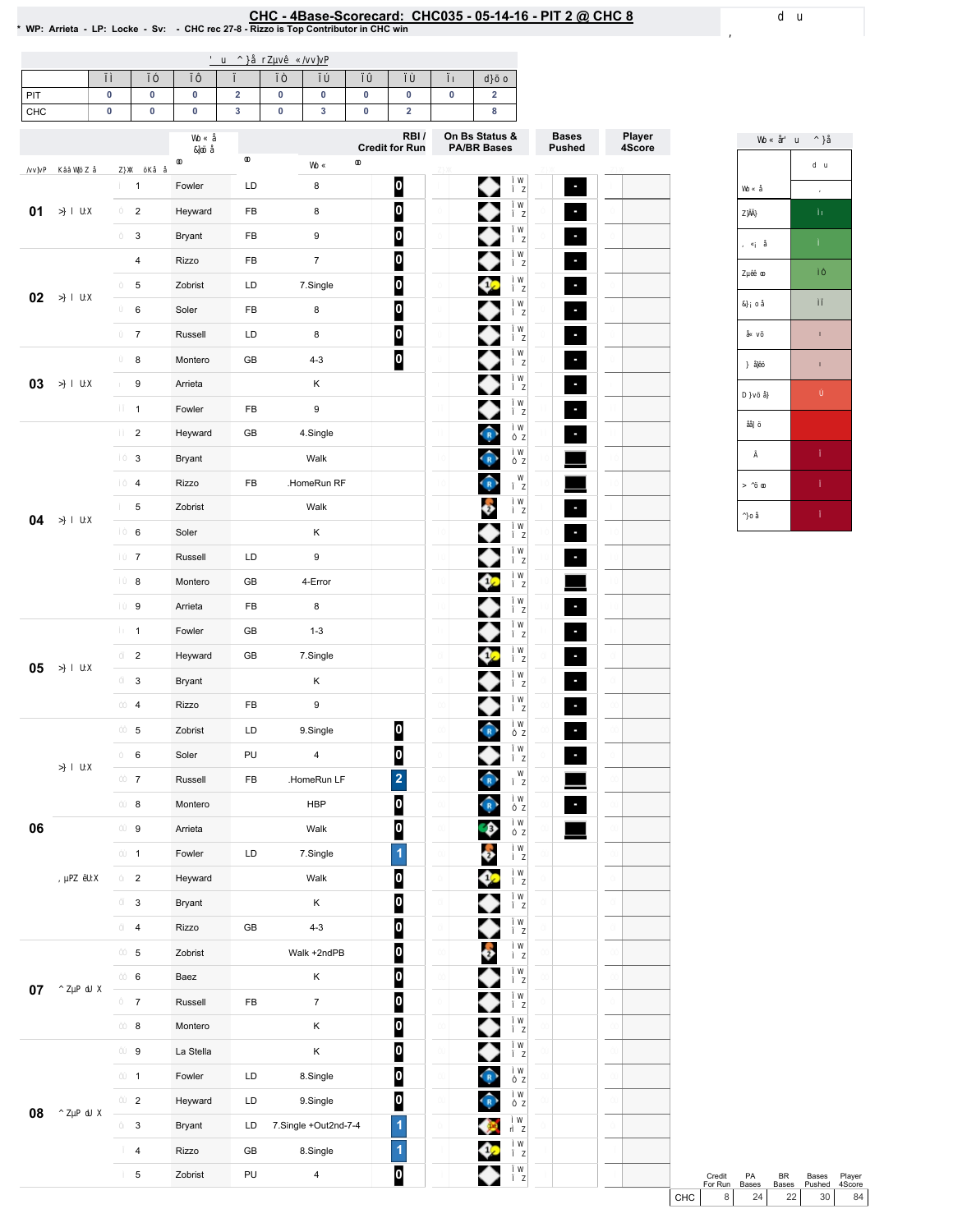|                  |      |             |              |                         |                | PIT - 4BaseScore - Player 4Score by Batting Order<br>WP: Arrieta - LP: Locke - Sv: - CHC035 - 05-14-16 - PIT 2 @ CHC 8<br>WP: Arrieta - LP: Locke - Sv: - CHC rec 27-8 - Rizzo is Top Contributor in CHC win |                  |              |                |           |              |
|------------------|------|-------------|--------------|-------------------------|----------------|--------------------------------------------------------------------------------------------------------------------------------------------------------------------------------------------------------------|------------------|--------------|----------------|-----------|--------------|
|                  |      |             |              |                         |                |                                                                                                                                                                                                              | <b>Bat Order</b> |              |                |           |              |
| Player           | Team | Position    | $\mathbf{1}$ | $\overline{\mathbf{2}}$ | 3              | 4                                                                                                                                                                                                            | 5                | 6            | $\overline{7}$ | 8         | 9            |
| Cervelli         | PIT  | $\mathsf C$ |              |                         |                |                                                                                                                                                                                                              | $\overline{7}$   |              |                |           |              |
| Polanco          | PIT  | <b>RF</b>   |              |                         | 5 <sub>5</sub> |                                                                                                                                                                                                              |                  |              |                |           |              |
| <b>McCutchen</b> | PIT  | <b>CF</b>   |              | $\overline{4}$          |                |                                                                                                                                                                                                              |                  |              |                |           |              |
| Kang             | PIT  | 3B          |              |                         |                |                                                                                                                                                                                                              |                  | $\mathbf{3}$ |                |           |              |
| Locke            | PIT  | P           |              |                         |                |                                                                                                                                                                                                              |                  |              |                |           | $\mathbf{1}$ |
| Jaso             | PIT  | 1B          | $\mathbf{0}$ |                         |                |                                                                                                                                                                                                              |                  |              |                |           |              |
| Marte            | PIT  | LF          |              |                         |                | $\bf{0}$                                                                                                                                                                                                     |                  |              |                |           |              |
| Mercer           | PIT  | SS          |              |                         |                |                                                                                                                                                                                                              |                  |              |                | $\pmb{0}$ |              |
| Rodriguez        | PIT  | SS-Dsub     |              |                         |                |                                                                                                                                                                                                              |                  |              |                |           | $\bf{0}$     |
| <b>Harrison</b>  | PIT  | 2B          |              |                         |                |                                                                                                                                                                                                              |                  |              | $-1$           |           |              |

|               |            |               |                         |                     |                | PIT - 4Score Box - Player Totals<br>None                                                              |                     |                |                |                          |
|---------------|------------|---------------|-------------------------|---------------------|----------------|-------------------------------------------------------------------------------------------------------|---------------------|----------------|----------------|--------------------------|
| Player        |            | Team Position | Batting<br>Order<br>Nbr | Credit For Run      | PA Bases       | WP: Arrieta - LP: Locke - Sv: - CHC rec 27-8 - Rizzo is Top Contributor in CHC win<br><b>BR</b> Bases | <b>Bases Pushed</b> | Player 4Score  | Appearances    | <b>Productivity Rate</b> |
| Cervelli      | PIT C      |               | 5                       | 2                   | $\overline{c}$ | $\mathsf 0$                                                                                           | 3                   | $\overline{7}$ | 4              | 1.750                    |
| Polanco       | PIT RF     |               | 3                       | $\mathsf{O}\xspace$ | $\mathbf{1}$   | 3                                                                                                     | $\mathbf{1}$        | 5              | 4              | 1.250                    |
| McCutchen     | PIT        | <b>CF</b>     | $\overline{c}$          | $\mathbf 0$         | $\overline{2}$ | $\boldsymbol{2}$                                                                                      | 0                   | $\overline{4}$ | $\overline{4}$ | 1.000                    |
| Kang          | PIT        | 3B            | 6                       | $\mathsf{O}\xspace$ | $\overline{2}$ | $\mathbf{1}$                                                                                          | $\pmb{0}$           | 3              | 3              | 1.000                    |
| Locke         | <b>PIT</b> | $\mathsf{P}$  | 9                       | $\mathbf 0$         | $\mathbf{1}$   | $\mathsf 0$                                                                                           | 0                   | $\overline{1}$ | $\overline{2}$ | 0.500                    |
| Jaso          | PIT 1B     |               | $\mathbf{1}$            | $\mathsf{O}\xspace$ | $\mathsf 0$    | $\mathsf 0$                                                                                           | $\pmb{0}$           | $\pmb{0}$      | $\overline{4}$ | 0.000                    |
| Marte         | PIT        | LF            | $\overline{4}$          | $\mathsf 0$         | 0              | $\mathsf 0$                                                                                           | 0                   | $\pmb{0}$      | $\overline{4}$ | 0.000                    |
| Mercer        | <b>PIT</b> | SS            | 8                       | $\mathbf 0$         | $\mathbf 0$    | $\mathsf 0$                                                                                           | $\pmb{0}$           | $\mathbf 0$    | 3              | 0.000                    |
| Rodriguez     | <b>PIT</b> | SS-Dsub       | 9                       | $\mathbf 0$         | 0              | 0                                                                                                     | $\pmb{0}$           | $\mathbf 0$    | $\mathbf{1}$   | 0.000                    |
| Harrison      | <b>PIT</b> | 2B            | $\overline{7}$          | $\mathsf{O}\xspace$ | $\mathsf 0$    | $\mathsf 0$                                                                                           | $-1$                | $-1$           | 3              | $-0.333$                 |
| <b>Totals</b> |            |               |                         | 2                   | 8              | 6                                                                                                     | 3                   | 19             | 32             | 0.594                    |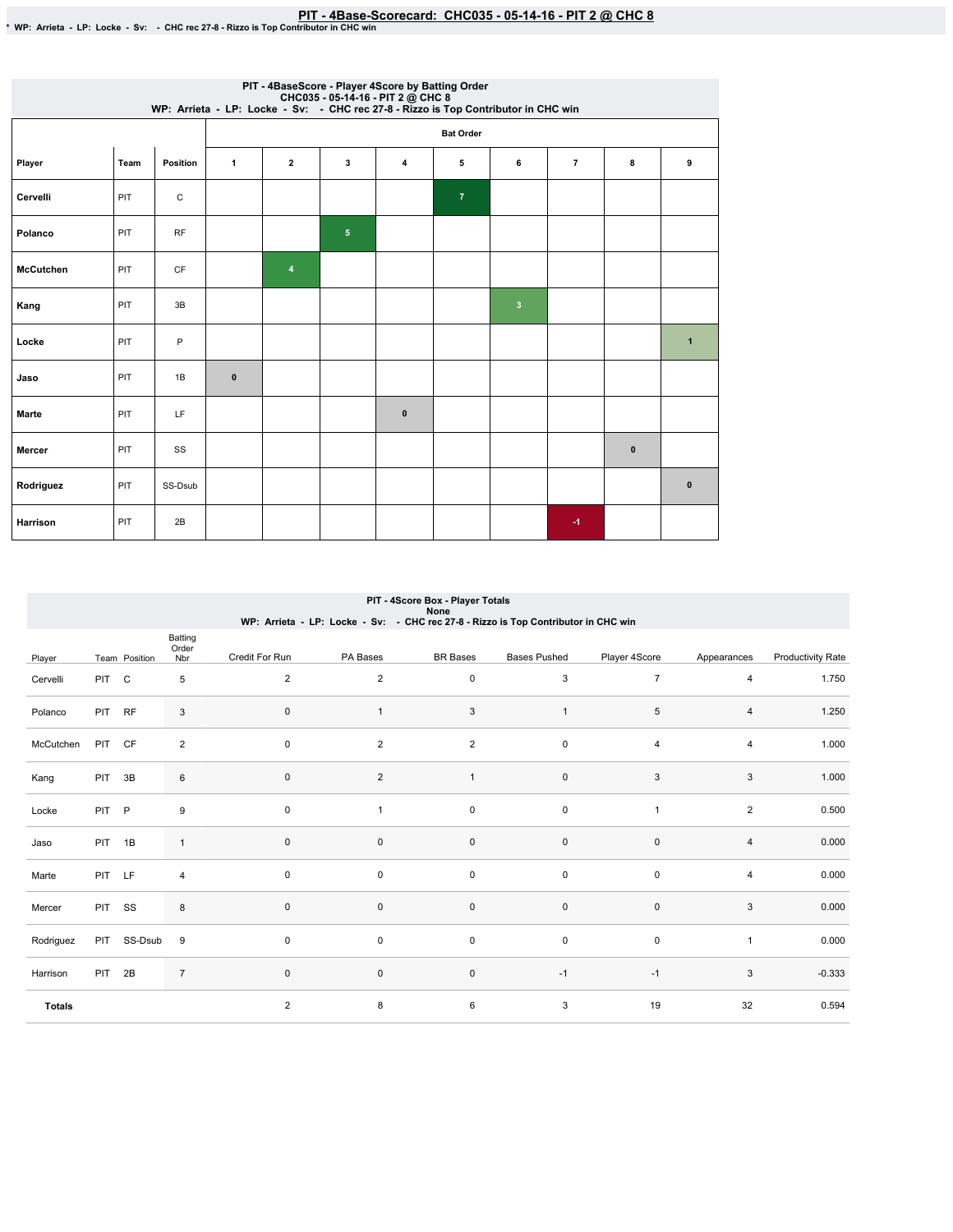|                |      |              |              |              |   | CHC - 4BaseScore - Player 4Score by Batting Order<br>CHC035 - 05-14-16 - PIT 2 @ CHC 8<br>WP: Arrieta - LP: Locke - Sv: - CHC rec 27-8 - Rizzo is Top Contributor in CHC win |                  |           |                |                |             |
|----------------|------|--------------|--------------|--------------|---|------------------------------------------------------------------------------------------------------------------------------------------------------------------------------|------------------|-----------|----------------|----------------|-------------|
|                |      |              |              |              |   |                                                                                                                                                                              | <b>Bat Order</b> |           |                |                |             |
| Player         | Team | Position     | $\mathbf{1}$ | $\mathbf{2}$ | 3 | 4                                                                                                                                                                            | 5                | 6         | $\overline{7}$ | 8              | 9           |
| <b>Rizzo</b>   | CHC  | 1B           |              |              |   | 19                                                                                                                                                                           |                  |           |                |                |             |
| Heyward        | CHC  | <b>RF</b>    |              | 14           |   |                                                                                                                                                                              |                  |           |                |                |             |
| <b>Russell</b> | CHC  | SS           |              |              |   |                                                                                                                                                                              |                  |           | 13             |                |             |
| Fowler         | CHC  | <b>CF</b>    | 10           |              |   |                                                                                                                                                                              |                  |           |                |                |             |
| <b>Bryant</b>  | CHC  | 3B-LF        |              |              | 9 |                                                                                                                                                                              |                  |           |                |                |             |
| Zobrist        | CHC  | 2B           |              |              |   |                                                                                                                                                                              | $\pmb{9}$        |           |                |                |             |
| Montero        | CHC  | $\mathtt{C}$ |              |              |   |                                                                                                                                                                              |                  |           |                | $6\phantom{a}$ |             |
| Arrieta        | CHC  | P            |              |              |   |                                                                                                                                                                              |                  |           |                |                | 4           |
| <b>Baez</b>    | CHC  | 3B-Dsub      |              |              |   |                                                                                                                                                                              |                  | $\bullet$ |                |                |             |
| La Stella      | CHC  | PH           |              |              |   |                                                                                                                                                                              |                  |           |                |                | $\mathbf 0$ |
| Soler          | CHC  | LF           |              |              |   |                                                                                                                                                                              |                  | $\bullet$ |                |                |             |

|               |               |                |                |                | CHC 45 core Box - Player Totals<br>None |                                                                                    |                |              |                          |
|---------------|---------------|----------------|----------------|----------------|-----------------------------------------|------------------------------------------------------------------------------------|----------------|--------------|--------------------------|
|               |               | Batting        |                |                |                                         | WP: Arrieta - LP: Locke - Sv: - CHC rec 27-8 - Rizzo is Top Contributor in CHC win |                |              |                          |
| Player        | Team Position | Order<br>Nbr   | Credit For Run | PA Bases       | <b>BR</b> Bases                         | <b>Bases Pushed</b>                                                                | Player 4Score  | Appearances  | <b>Productivity Rate</b> |
| Rizzo         | CHC 1B        | $\overline{4}$ | $\overline{4}$ | 5              | $\mathsf{O}\xspace$                     | 10                                                                                 | 19             | 5            | 3.800                    |
| Heyward       | CHC RF        | $\overline{2}$ | $\pmb{0}$      | 4              | 6                                       | $\overline{4}$                                                                     | 14             | 5            | 2.800                    |
| Russell       | CHC SS        | $\overline{7}$ | 2              | $\overline{4}$ | $\mathsf{O}\xspace$                     | $\overline{7}$                                                                     | 13             | 4            | 3.250                    |
| Fowler        | CHC CF        | $\mathbf{1}$   | $\mathbf{1}$   | $\overline{c}$ | 4                                       | $\mathbf{3}$                                                                       | $10$           | 5            | 2.000                    |
| Bryant        | CHC 3B-LF     | 3              | 1              | $\overline{2}$ | $\overline{2}$                          | $\overline{4}$                                                                     | 9              | 5            | 1.800                    |
| Zobrist       | CHC 2B        | 5              | $\mathbf 0$    | 4              | $\,$ 5 $\,$                             | $\mathsf{O}\xspace$                                                                | 9              | 5            | 1.800                    |
| Montero       | CHC C         | 8              | $\mathbf 0$    | $\overline{c}$ | 3                                       | $\overline{1}$                                                                     | 6              | 4            | 1.500                    |
| Arrieta       | CHC P         | 9              | $\mathbf 0$    | $\mathbf{1}$   | $\overline{2}$                          | $\mathbf{1}$                                                                       | $\overline{4}$ | 3            | 1.333                    |
| Baez          | CHC 3B-Dsub   | 6              | $\mathbf 0$    | 0              | $\mathsf{O}\xspace$                     | $\mathsf 0$                                                                        | $\mathsf 0$    | $\mathbf{1}$ | 0.000                    |
| La Stella     | CHC PH        | 9              | $\mathbf{0}$   | 0              | 0                                       | 0                                                                                  | $\mathbf 0$    | $\mathbf{1}$ | 0.000                    |
| Soler         | CHC LF        | 6              | $\mathbf 0$    | 0              | $\mathsf{O}\xspace$                     | $\mathsf 0$                                                                        | $\mathsf 0$    | 3            | 0.000                    |
| <b>Totals</b> |               |                | 8              | 24             | 22                                      | 30                                                                                 | 84             | 41           | 2.049                    |

CHC-4ScoreBox-PlayerTotals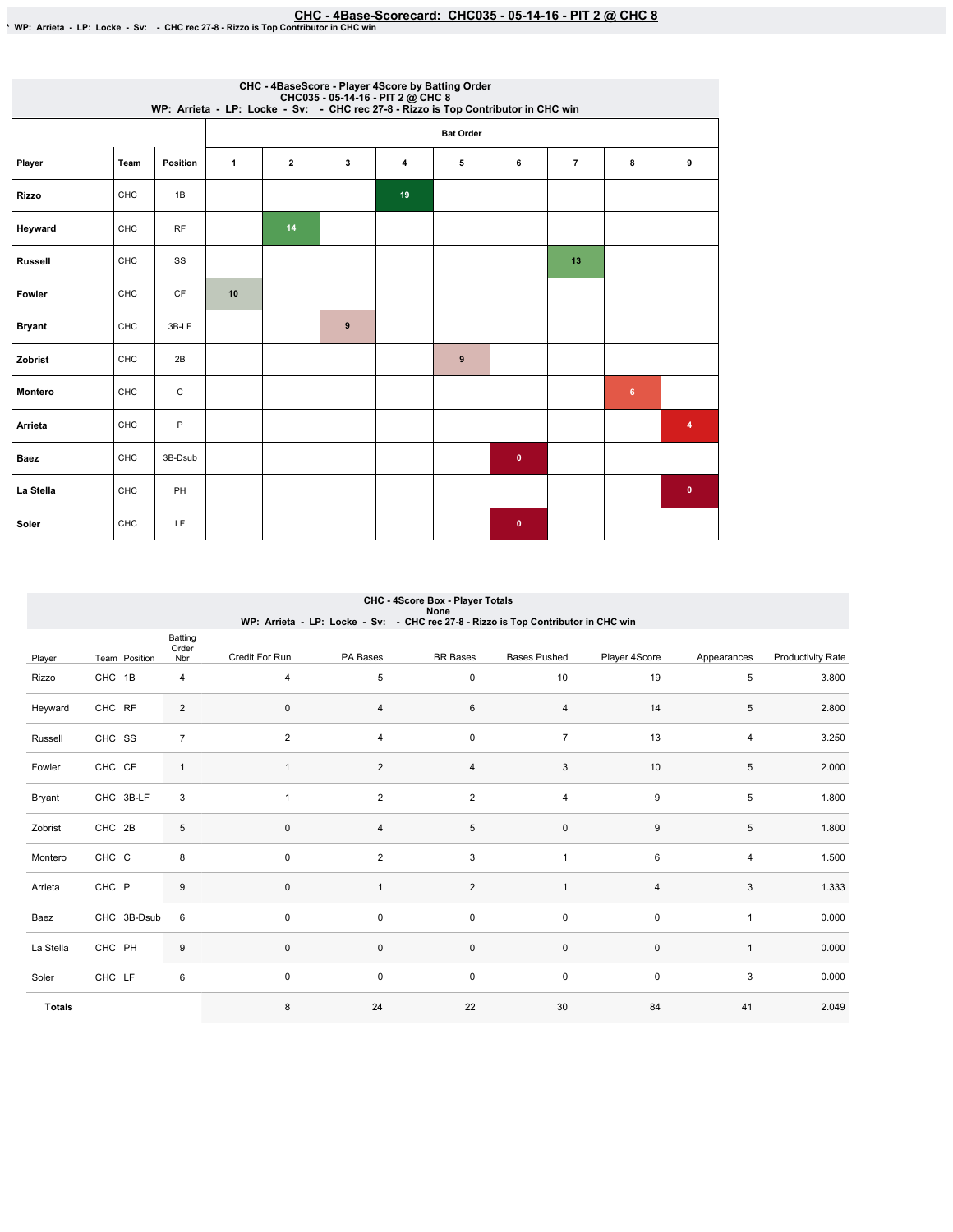| $\cdots$ $\cdots$         |           |                    | ono ice zi -o - itazzo is Top continuator in ono will | Detail by Bat Order/Player |                     |                          |                     |                          |                           |
|---------------------------|-----------|--------------------|-------------------------------------------------------|----------------------------|---------------------|--------------------------|---------------------|--------------------------|---------------------------|
| <b>Bat Order</b>          | Player    | Inning             | Play Text                                             | <b>LOBStatus</b>           | Credit For Run      | PA Bases                 | <b>BR</b> Bases     | <b>Bases Pushed</b>      | Player 4Score             |
|                           |           | 01                 | $4 - 3$                                               |                            | $\overline{0}$      | $\mathsf{O}\xspace$      | $\mathsf 0$         | $\mathsf{O}\xspace$      | $\mathbf 0$               |
|                           |           | 03                 | $\mathsf K$                                           |                            | $\mathbb O$         | $\mathsf{O}\xspace$      | $\mathsf{O}\xspace$ | $\mathsf{O}\xspace$      | $\mathsf{O}\xspace$       |
| $\mathbf{1}$              | Jaso      | $05\,$             | $\sf K$                                               |                            | $\mathsf{O}\xspace$ | $\mathsf{O}\xspace$      | $\mathsf 0$         | $\mathsf{O}\xspace$      | $\mathbf 0$               |
|                           |           | ${\bf 08}$         | $4 - 3$                                               |                            | $\overline{0}$      | $\mathsf{O}\xspace$      | $\mathsf{O}\xspace$ | $\mathsf{O}\xspace$      | $\mathsf{O}\xspace$       |
|                           |           |                    |                                                       | <b>Player Totals</b>       | $\underline{0}$     | $\underline{0}$          | $\underline{0}$     | $\underline{0}$          | $\underline{0}$           |
|                           |           | $01$               | $1 - 3$                                               |                            | $\mathbb O$         | $\mathsf{O}\xspace$      | $\mathsf{O}\xspace$ | $\mathsf{O}\xspace$      | $\mathsf{O}\xspace$       |
|                           |           | $04\,$             | 8.Double                                              |                            | $\mathsf{O}\xspace$ | $\sqrt{2}$               | $\sqrt{2}$          | $\mathsf{O}\xspace$      | $\overline{4}$            |
| $\sqrt{2}$                | McCutchen | 05                 | Κ                                                     |                            | $\mathbf 0$         | $\mathsf{O}\xspace$      | $\mathsf 0$         | $\mathsf{O}\xspace$      | $\mathbf 0$               |
|                           |           | ${\bf 08}$         | $\mathsf K$                                           |                            | $\mathsf 0$         | $\mathsf{O}\xspace$      | $\mathsf{O}\xspace$ | $\mathsf{O}\xspace$      | $\mathsf{O}\xspace$       |
|                           |           |                    |                                                       | <b>Player Totals</b>       | $\underline{0}$     | $\underline{2}$          | $\underline{2}$     | $\underline{0}$          | $\underline{4}$           |
|                           |           | 01                 | $\bf8$                                                |                            | $\mathbf 0$         | $\mathsf{O}\xspace$      | $\mathbf 0$         | $\mathsf{O}\xspace$      | $\mathsf{O}\xspace$       |
|                           |           | $04\,$             | 8.Single +2ndSB                                       |                            | $\mathsf{O}\xspace$ | $\mathbf{1}$             | 3                   | $\mathbf{1}$             | $\,$ 5 $\,$               |
| $\ensuremath{\mathsf{3}}$ | Polanco   | $06\,$             | $\sf K$                                               |                            | $\mathbf 0$         | $\mathsf{O}\xspace$      | $\mathbf 0$         | $\mathsf{O}\xspace$      | $\mathbf 0$               |
|                           |           | 09                 | $\mathsf K$                                           |                            | $\mathbb O$         | $\mathsf{O}\xspace$      | $\mathsf{O}\xspace$ | $\mathsf{O}\xspace$      | $\mathsf{0}$              |
|                           |           |                    |                                                       | <b>Player Totals</b>       | $\underline{0}$     | $\overline{1}$           | $\overline{3}$      | $\underline{\mathbf{1}}$ | $\overline{5}$            |
|                           |           | $02\,$             | $\sf K$                                               |                            | $\mathsf 0$         | $\mathsf{O}\xspace$      | $\mathbf 0$         | $\mathsf{O}\xspace$      | $\mathsf{O}\xspace$       |
|                           |           | $04\,$             | $\mathsf K$                                           |                            | $\mathbf 0$         | $\mathsf 0$              | $\mathsf{O}\xspace$ | $\mathsf{O}\xspace$      | $\mathsf{O}\xspace$       |
| $\overline{\mathbf{4}}$   | Marte     | ${\bf 06}$         | $\mathsf K$                                           |                            | $\mathbb O$         | $\mathsf{O}\xspace$      | $\mathbf 0$         | $\mathsf{O}\xspace$      | $\mathsf{O}\xspace$       |
|                           |           | $09\,$             | $\boldsymbol{9}$                                      |                            | $\overline{0}$      | $\mathsf{O}\xspace$      | $\mathsf{O}\xspace$ | $\mathsf{O}\xspace$      | $\mathsf{O}\xspace$       |
|                           |           |                    |                                                       | <b>Player Totals</b>       | $\underline{0}$     | $\underline{0}$          | $\overline{0}$      | $\underline{0}$          | $\underline{0}$           |
|                           |           | $02\,$             | $\boldsymbol{9}$                                      |                            | $\mathbb O$         | $\mathsf{O}\xspace$      | $\mathsf 0$         | $\mathsf{O}\xspace$      | $\mathsf{O}\xspace$       |
|                           |           | 04                 | 8.Single +2ndOnThrow                                  | Left on 2nd                | 2                   | $\sqrt{2}$               | $\mathsf 0$         | 3                        | $\overline{7}$            |
| $\,$ 5 $\,$               | Cervelli  | 06                 | $5 - 3$                                               |                            | $\mathsf{O}\xspace$ | $\mathsf 0$              | $\mathsf 0$         | $\mathbf 0$              | $\mathsf{O}\xspace$       |
|                           |           | $09\,$             | $5 - 3$                                               |                            | $\mathsf{O}\xspace$ | $\mathsf{O}\xspace$      | $\mathsf 0$         | 0                        | $\mathbf 0$               |
|                           |           |                    |                                                       | <b>Player Totals</b>       | $\vert$ 2           | $\overline{2}$           | $\overline{0}$      | $\overline{3}$           | $\overline{L}$            |
|                           |           | $02\,$             | Walk +2ndPB                                           | Left on 2nd                | $\mathsf{O}\xspace$ | $\mathbf{1}$             | $\mathbf{1}$        | $\mathsf{O}\xspace$      | $\mathbf 2$               |
| $\,6\,$                   | Kang      | 04                 | HBP +DP'd-1-4-6-3                                     |                            | $\mathsf{O}\xspace$ | $\mathbf{1}$             | $\mathsf 0$         | $\mathsf{O}\xspace$      | $\mathbf{1}$              |
|                           |           | $07\,$             | 9                                                     |                            | $\overline{0}$      | $\mathsf{O}\xspace$      | $\mathbf 0$         | $\mathsf{O}\xspace$      | $\mathsf{O}\xspace$       |
|                           |           |                    |                                                       | <b>Player Totals</b>       | $\underline{0}$     | $\underline{2}$          | $\overline{1}$      | $\underline{0}$          | $\underline{3}$           |
|                           |           | 02                 | $\sf K$                                               |                            | $\overline{0}$      | $\mathsf{O}\xspace$      | $\mathsf 0$         | $\mathsf{O}\xspace$      | $\mathsf{O}\xspace$       |
| $\boldsymbol{7}$          | Harrison  | 04                 | 1-4-6-3-DP                                            |                            | $\overline{0}$      | $\mathsf{O}\xspace$      | $\mathsf{O}\xspace$ | $-1$                     | $-1$                      |
|                           |           | $07\,$             | $\sf K$                                               |                            | $\mathsf{O}\xspace$ | $\mathsf{O}\xspace$      | $\mathsf 0$         | $\mathsf 0$              | $\mathsf{O}\xspace$       |
|                           |           |                    |                                                       | <b>Player Totals</b>       | $\underline{0}$     | $\underline{0}$          | $\underline{0}$     | $-1$                     | $\underline{\textbf{-1}}$ |
|                           |           | 03                 | 8                                                     |                            | $\mathbf 0$         | $\mathsf{O}\xspace$      | $\mathbf 0$         | $\mathsf{O}\xspace$      | $\mathsf{O}\xspace$       |
| 8                         | Mercer    | $05\,$             | $5 - 3$                                               |                            | $\mathsf{O}\xspace$ | $\mathsf{O}\xspace$      | $\mathbf 0$         | $\mathsf{O}\xspace$      | $\mathsf{O}\xspace$       |
|                           |           | $07\,$             | $\overline{2}$                                        |                            | $\overline{0}$      | $\mathsf{O}\xspace$      | $\mathsf{O}\xspace$ | $\mathsf{O}\xspace$      | $\mathsf{0}$              |
|                           |           |                    |                                                       | <b>Player Totals</b>       | $\underline{0}$     | $\underline{0}$          | $\underline{0}$     | $\underline{0}$          | $\underline{0}$           |
|                           |           | $03\,$             | $4 - 3$                                               |                            | $\mathbf 0$         | $\mathsf{O}\xspace$      | $\mathsf{O}\xspace$ | $\mathsf{O}\xspace$      | $\mathsf{O}\xspace$       |
|                           | Locke     | $05\,$             | Walk                                                  | Left on 1st                | $\mathsf{O}\xspace$ | $\mathbf{1}$             | $\mathsf{O}\xspace$ | $\mathsf{O}\xspace$      | $\mathbf{1}$              |
| 9                         |           |                    |                                                       | <b>Player Totals</b>       | $\underline{0}$     | $\underline{\mathbf{1}}$ | $\underline{0}$     | $\underline{0}$          | $\overline{1}$            |
|                           | Rodriguez | ${\bf 08}$         | $\mathsf K$                                           |                            | $\overline{0}$      | $\mathsf{O}\xspace$      | $\mathsf 0$         | $\mathsf{O}\xspace$      | $\mathsf{O}\xspace$       |
|                           |           |                    |                                                       | <b>Player Totals</b>       | $\underline{0}$     | $\underline{0}$          | $\overline{0}$      | $\underline{0}$          | $\underline{0}$           |
|                           |           | <b>Grand Total</b> |                                                       |                            | $\underline{2}$     | $\underline{8}$          | $\underline{6}$     | $\underline{3}$          | 19                        |

## <u>PIT - 4Base-Scorecard: CHC035 - 05-14-16 - PIT 2 @ CHC 8</u>

\* WP: Arrieta-LP: Locke-Sv: -CHC rec 27-8 - Rizzo is Top Contributor in CHC win